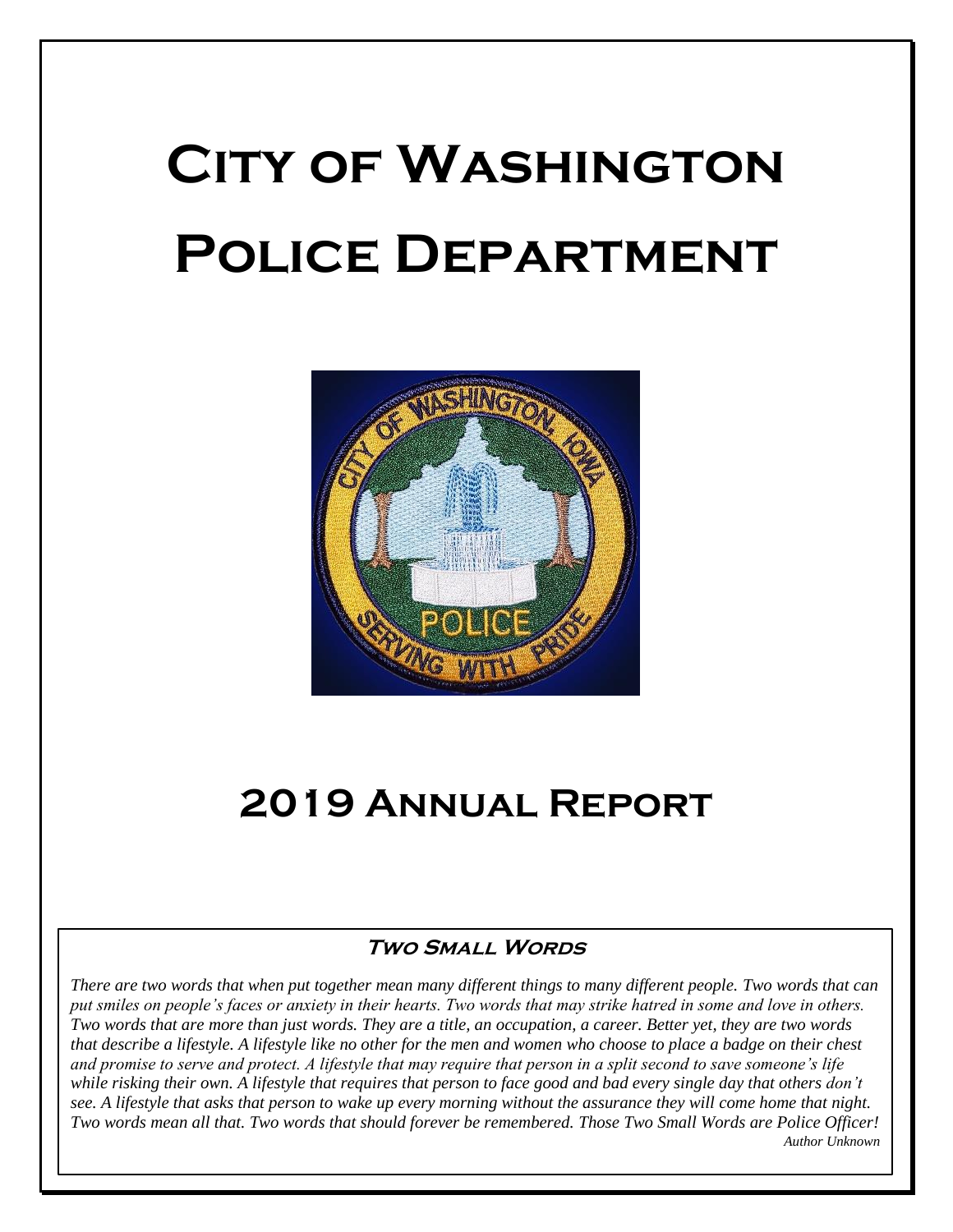# *Message from the Chief*

It is my pleasure to serve as Chief of Police for the City of Washington and I am pleased to present the Washington Police Department's 2019 Annual Report.



Jim Lester Chief of Police

The Police Department enjoys a great deal of success based primarily on the level of support and cooperation from both our local elected officials and the community. I am fortunate to lead such a committed group of professionals who serve our citizens with pride.

The members of the department have more than 150 years of combined service and their dedication to the community is second to none.

This report is designed to provide a summary of the department's activities and accomplishments, as well as relevant statistics of the

incidents and offenses the officers handled throughout the year and offer a comparison of previous years.

Technology changes and the addition of K-9 Dex to the police department were highlights for 2019. With the support of the City Council, appropriate funds were provided to update the department's patrol unit mobile data terminals, the department's computer server and to equip each officer with a new Taser.

The generosity of the community provided funding for the continuation of the department's K-9 program. K-9 Dex was officially sworn in by Mayor Jaron Rosien on July 2, 2019 and works with his partner, K-9 Handler Officer Seth Adam.

The department continues to work on our community engagement programs and we look forward to working with the Mayor's Community Advisory Committee as we develop additional programs to provide positive interaction with the community and our partners.

In closing, the department looks forward to the challenges of the new decade and are especially excited for our move into a more user-friendly office environment, along with some organizational restructuring in 2020 to allow us to better serve the community.

The citizens of Washington can be proud of the dedication and sacrifices made by our officers as they continue to preserve and strengthen our community partnerships.

Respectfully,

in Lester

Jim Lester Chief of Police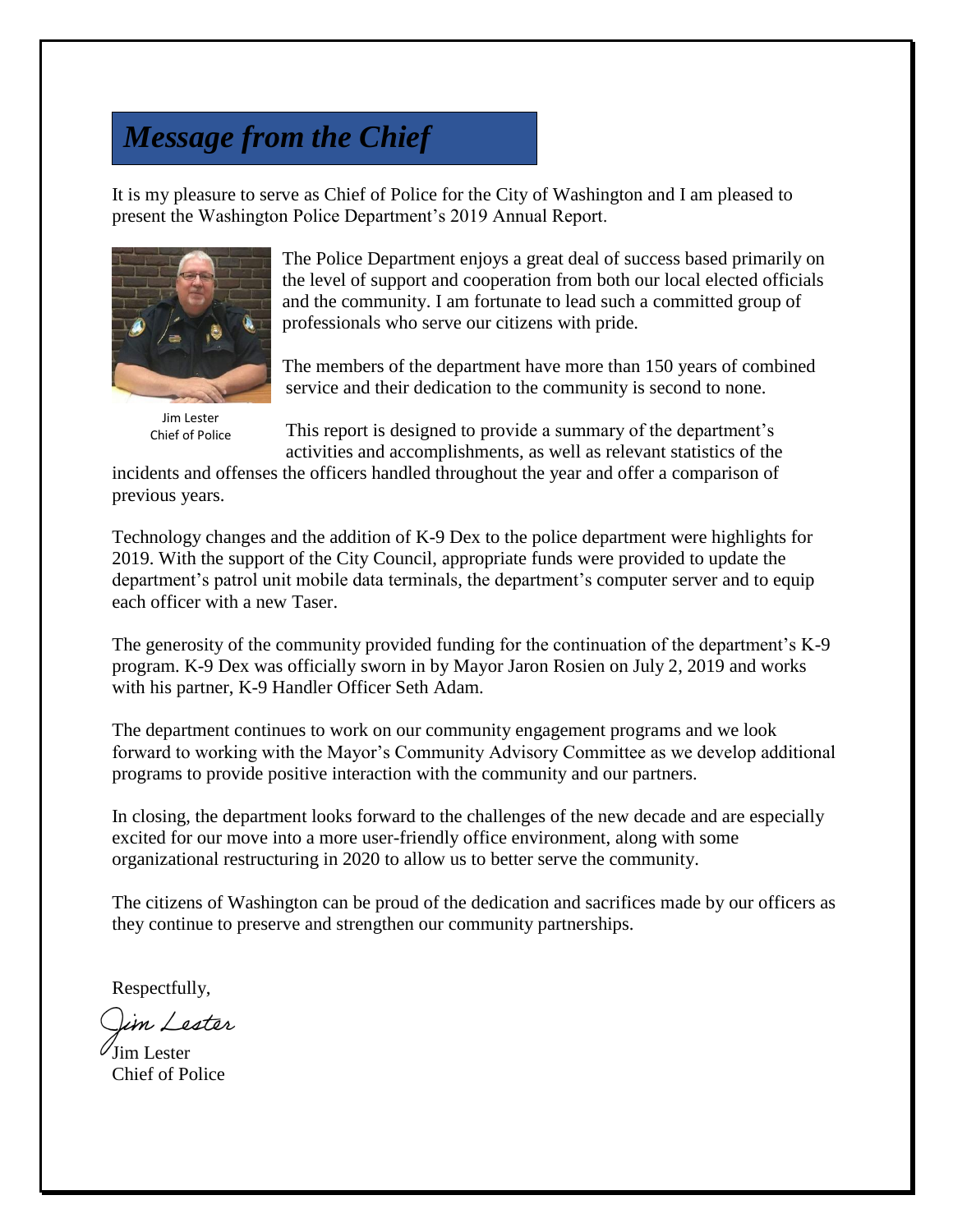# *2019 Personnel Changes*

#### **Retirements:**

Chief Greg Goodman retired May 31, 2019

K-9 Handler/Officer Brett Sorrells retired May 31, 2019

#### **New Hires:**



Officer Tanner Lavely joined the Police Department on January 18, 2019. Officer Lavely previously worked for the Fairfield Police Department.



Chief Jim Lester was sworn in by Mayor Jaron Rosien on May 20, 2019. Chief Lester has thirty years of public safety experience.



Officer Chris Raymer joined the Police Department on May 23, 2019. Officer Raymer previously worked for the Fairfield Police Department.



K-9 Dex and K-9 Handler Officer Seth Adam completed six weeks of specialized training on June 28, 2019 and K-9 Dex was officially sworn in on July 2, 2019.



Officer Ethan Hansen joined the Police Department on November 12, 2019. Officer Hansen, a third-generation peace officer, previously worked for the Anamosa Police Department.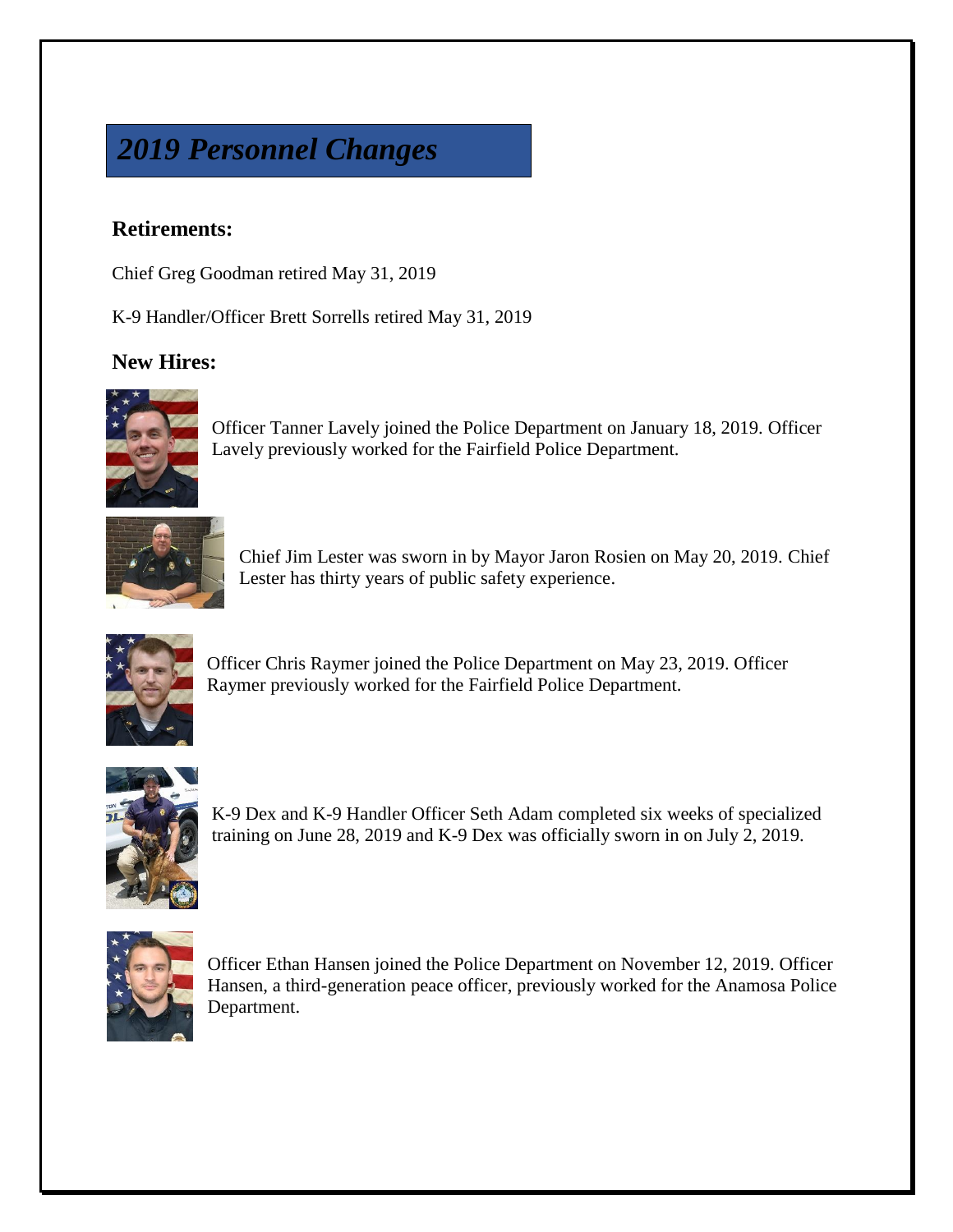# *Specialty Training & Teams*

The community is fortunate to be served by a well-trained and experienced team of law enforcement officers. The members of the Police Department have over 150 years of combined public safety experience with a wide range of specialty training and involvement with specialized teams.

The Police Department has certified instructors for the following specialties:

- Defensive Tactics
- Taser
- Firearms
- Rifle
- Crisis Intervention Training (C.I.T.)
- ALICE (Alert. Lockdown. Inform. Counter. Escape.)
- SFST (Standardized Field Sobriety Testing)

Along with certified instructors the department is also fortunate to have officers trained in the following specialty areas:

- Drug Recognition Expert
- Law Enforcement Intelligence Network (LEIN)
- Narcotics Investigations
- Field Training Officers
- Certified Sniper/Spotter
- Domestic Abuse Investigations
- Child Abuse Investigations
- Sexual Assault Investigations
- Crime Scene Photography
- Evidence / Property Management
- Internet Crimes Against Children
- Glock Armorer
- Rifle Armorer
- Shotgun Armorer
- SWAT

#### **2019 Washington Police Department Staff**

Chief of Police Jim Lester / Lieutenant Lyle Hansen / Lieutenant-Investigator Ron See

Officer Brian VanWilligen / Officer Shamus Altenhofen / Officer Seth Adam / Officer Ben Altenhofen

Officer Jason Chalupa / Officer Tanner Lavely / Officer Chris Raymer / Officer Ethan Hansen

Administrative Assistant Rhonda Hill / P-T Administrative Assistant Melanie Huschka

Part-Time Officers: Zach Haworth / Eddie Cardenas / Nolan Burke / Brett Johnson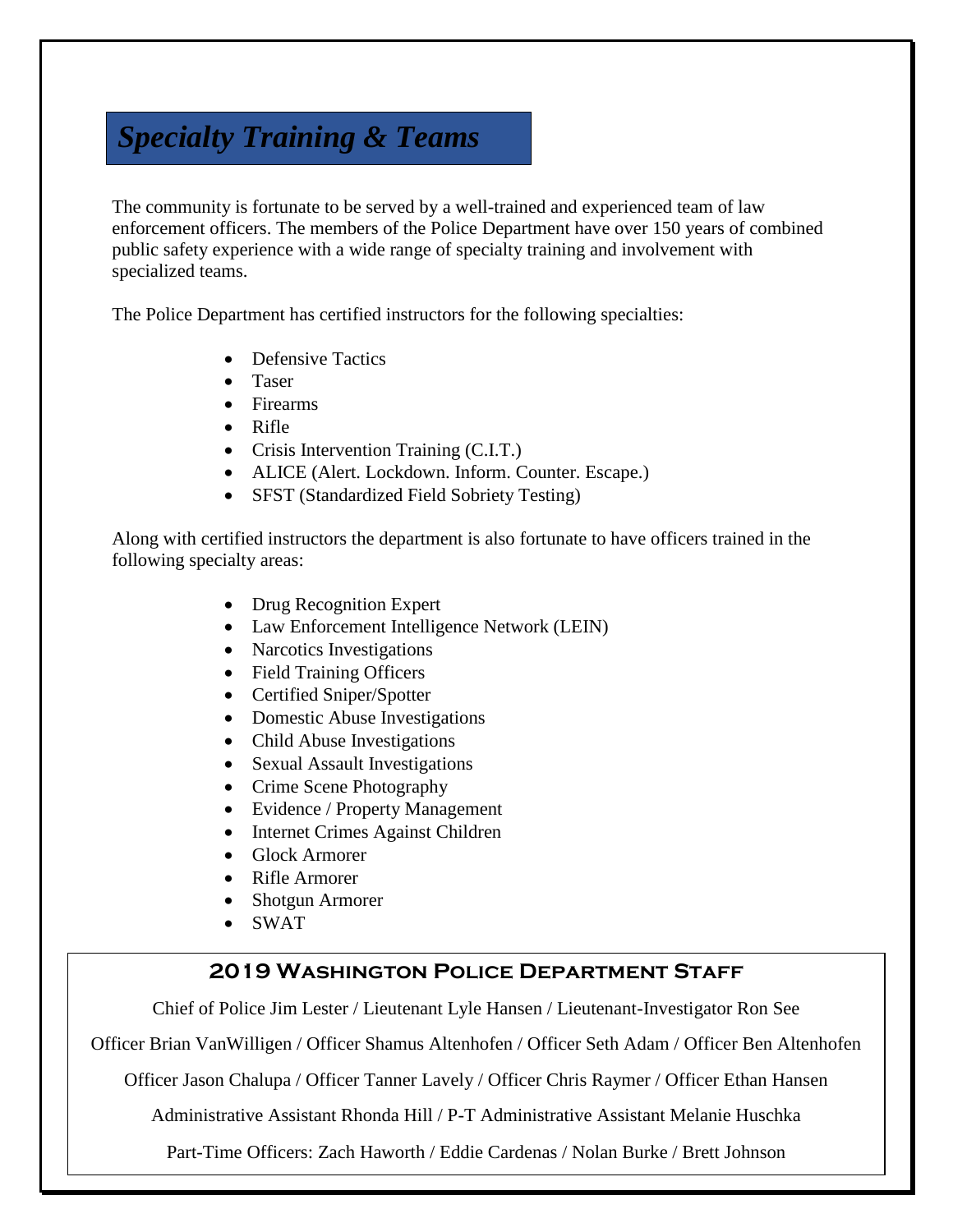#### *Drug Recognition Expert:*

The DRE is specially trained in identifying and classifying individuals into various categories of drug use including Central Nervous System Stimulants (Methamphetamine), Cannabis and Central Nervous System Depressants (Prescription Medications).

In 2019, the DRE was activated ten times and completed eight exams (with five agreeing to a drug-screening test and three persons refusing the test.)

#### *Narcotics Investigations:*

This table represents the drug related offenses and drug paraphernalia offenses the Police Department has investigated during the past five years. In 2019, the Police Department sent an officer to a specialized Narcotics Investigations training and began working with the Johnson County Drug Task Force.



The following types of controlled substances were seized by officers during 2019:

- Marijuana
- Methamphetamine
- Barbiturate
- LSD
- Heroin
- Cocaine
- Prescription Drugs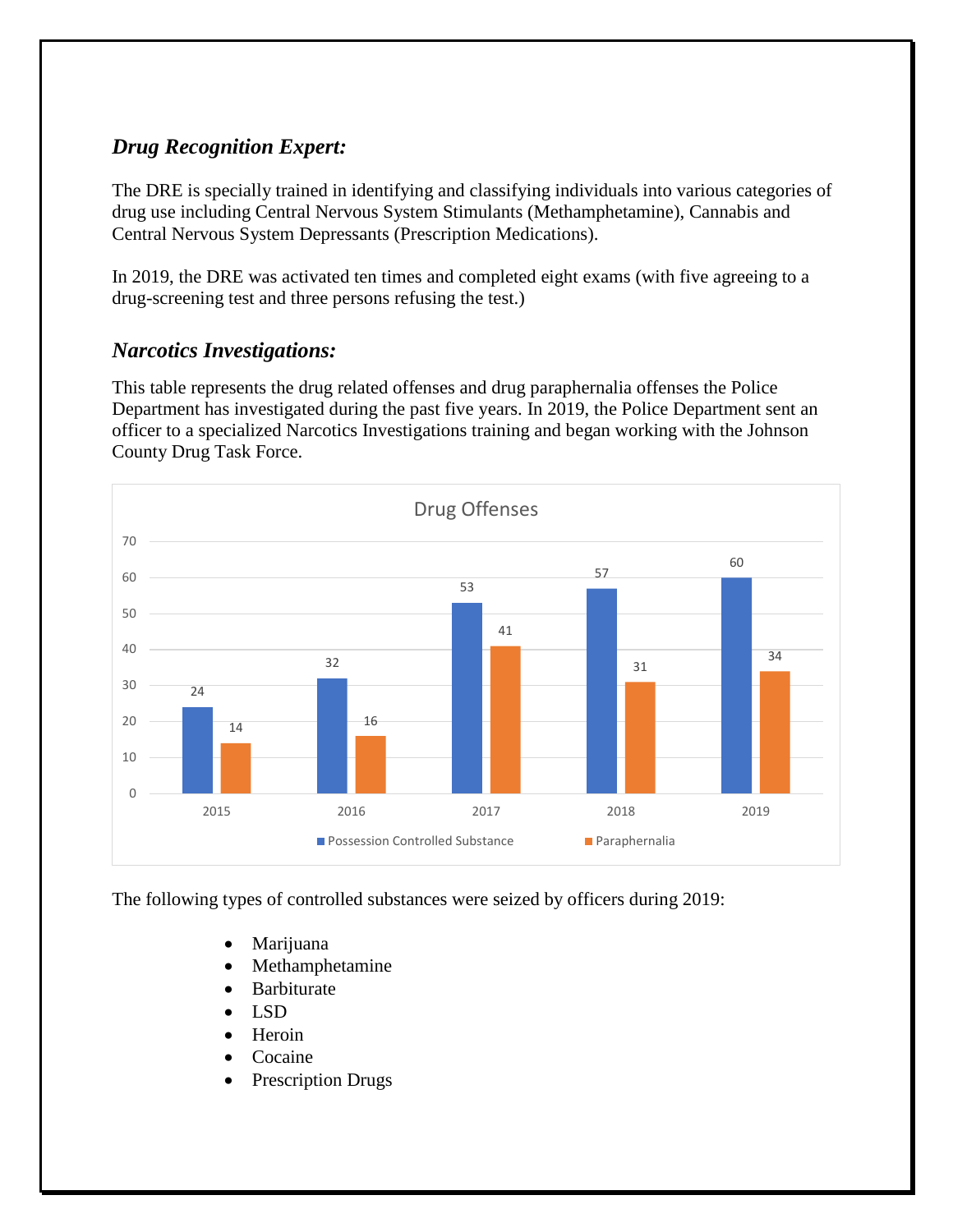#### *SWAT (Special Weapons and Tactics):*

SWAT officers are recruited, selected, trained, equipped and assigned to resolve critical incidents involving a threat to public safety which would otherwise exceed the capabilities of traditional law enforcement first responders.

Team members must be dedicated, physically fit, have sound tactics and possess the ability to make good decisions under stress. Team members must complete and pass an annual physical strength and agility test, as well as pass firearms qualifications above what is required by the Iowa Law Enforcement Academy.

> 2019 SWAT Activity Training Days: 11 Training Hours: 48 Deployments: 1 Deployment Hours: 4



Training topics during 2019 included CRU and MRAP familiarization, team movement, team communication, tactical combat casualty care, room clearing, high risk warrant service, high risk apprehension, barricaded subjects, hostage rescue, low light/no light and defensive tactics.

#### *Governor's Traffic Safety Bureau – Special Traffic Enforcement Program:*

The Police Department participates in each of the five STEP Waves throughout the year. In addition to the special traffic enforcement during these periods, we also receive grant funding for the purchase of equipment. In 2019, STEP funds were used for the purchase of a PBT (Preliminary Breath Testing) device utilized in OWI cases and an in-car video recording system.



This chart indicates the number of contacts officers had during each of the STEP Waves in 2019.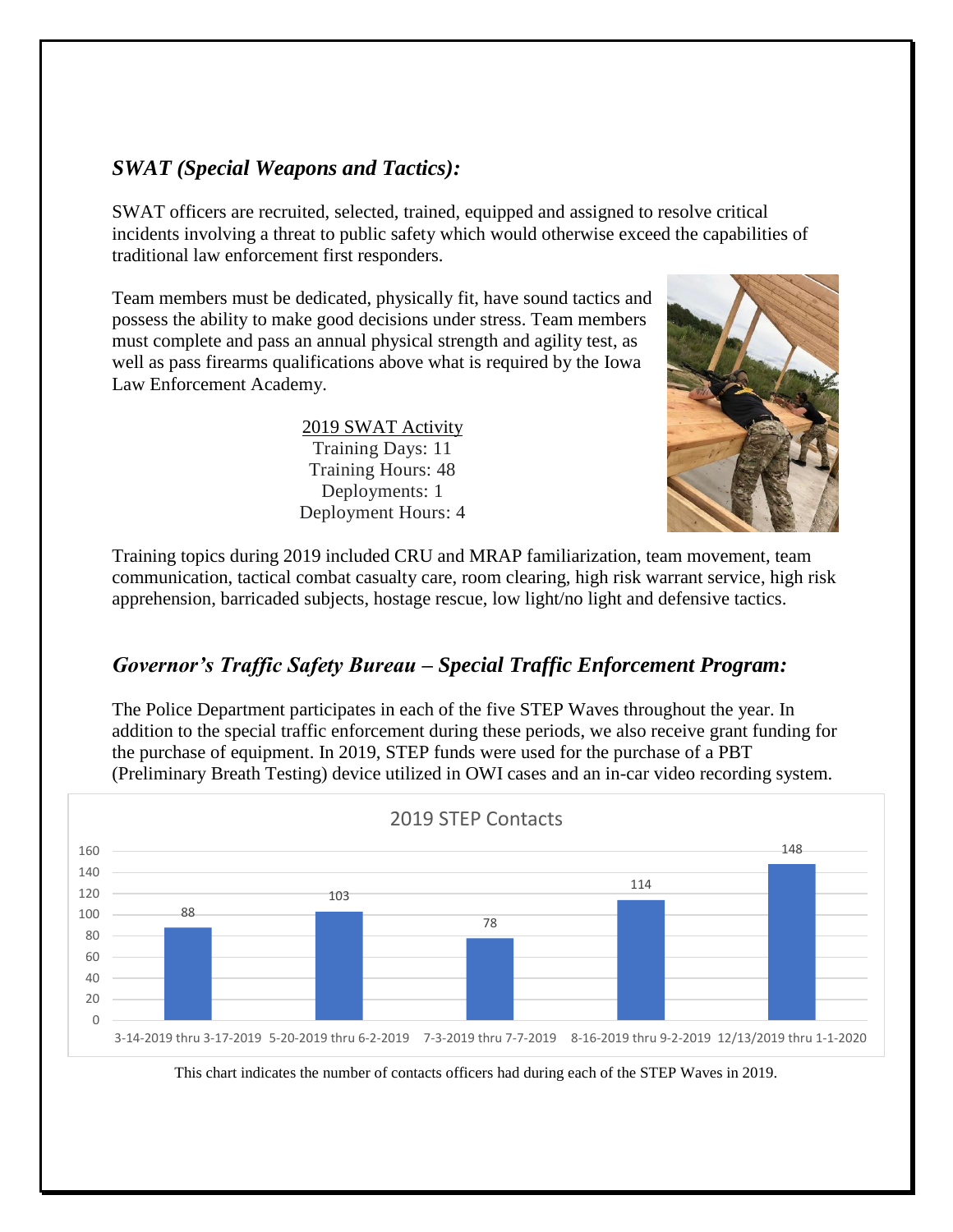### *2019 Activity*

This chart indicates a summary of the type of activity the Police Department responded to during 2019. Calls for service do not always include requests to return phone calls, alarms, instances where officers are approached while on patrol for minor issues or requests for assistance from other agencies such as probation / parole checks.

#### **2019 Activity Summary**

| Citations / Warnings               | 736  |
|------------------------------------|------|
| <b>Traffic Stops</b>               | 672  |
| <b>Traffic Accidents</b>           | 174  |
| <b>Parking Tickets</b>             | 137  |
| <b>Vehicle Unlocks</b>             | 352  |
| Arrest Warrants Served             | 94   |
| Search Warrants Served             | 23   |
| Calls for Service                  | 3797 |
| <b>Animal Calls</b>                | 263  |
| Mental Health Responses / Suicidal |      |
| Subjects                           | 57   |
| Arrests                            | 355  |
| Reportable Incidents               | 448  |